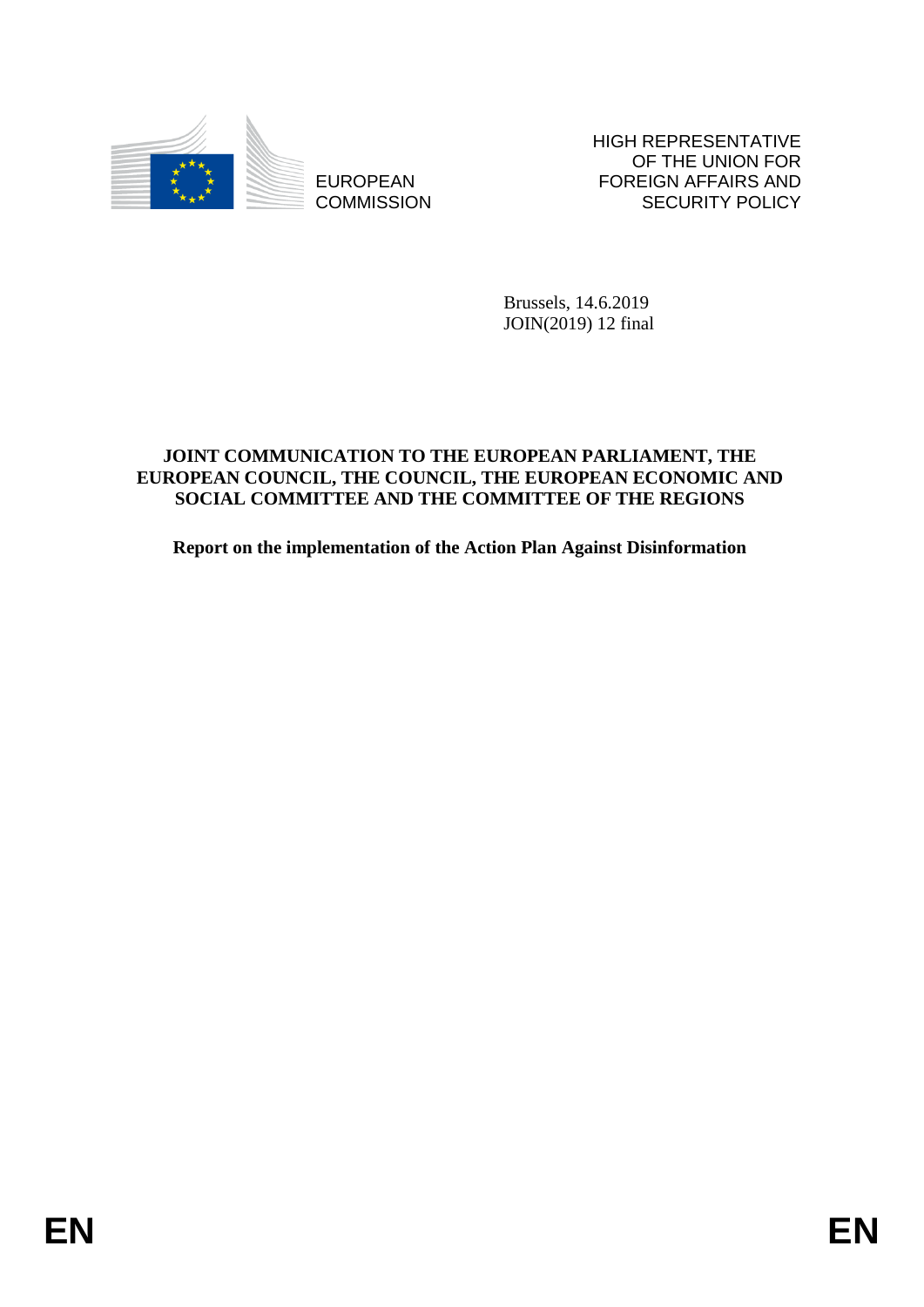

# **A. Introduction**

Protecting our democratic processes and institutions from disinformation<sup>1</sup> is a major challenge for our societies. In order to tackle this challenge, the EU has put in place a robust framework for coordinated action which is fully in line with our European values and fundamental rights.

European democracy is only as strong as the active participation of its citizens. The record high turnout in the recent European Parliament elections shows how engaged Europeans want to be in shaping the future of their Union.

While it is too early to draw final conclusions about the level and the impact of disinformation on these elections, it is clear that the measures taken as part of the Joint Action Plan against Disinformation<sup>2</sup> and the dedicated Elections Package<sup>3</sup> contributed to deter attacks and expose disinformation. Encouraged by these actions, numerous journalists, fact checkers, platforms, national authorities, researchers and civil society contributed to raising awareness about how to counter the threat. Increased public awareness made it harder for malicious actors to manipulate the public debate.

However, there is no room for complacency and the fight against disinformation must continue. It is a long-term challenge that concerns all parts of our societies and requires continuous commitment and efforts. More needs to be done to protect our Union's democratic processes and institutions from manipulation and disinformation.

Today's report by the Commission and the High Representative provides a first assessment of the progress achieved so far and sets out the main lessons for the future. It explains in more detail how the Action Plan and the Elections Package helped to fight disinformation in the context of the European elections. It is also the contribution of the Commission and the High Representative to the European Council meeting on 20-21 June 2019.

### **B. Towards a coordinated approach to tackle disinformation**

With the adoption of the Action Plan against Disinformation, the Commission and the High Representative put in place a strong framework to counter threats inside and outside of the EU. All relevant actors, including EU institutions, Member States, industry and civil society played their respective role along four strands of action:

 $\overline{\phantom{a}}$ <sup>1</sup> The Commission defines disinformation as 'verifiably false or misleading information that is created, presented and disseminated for economic gain or to intentionally deceive the public, and may cause public harm. Disinformation does not include reporting errors, satire and parody, or clearly identified partisan news and commentary'(COM(2018)236). The aim of disinformation is to distract and divide, to plant seeds of doubt by distorting and falsifying facts, thus confusing people and weakening their faith in institutions and established political processes.

<sup>2</sup> JOIN(2018)36.

<sup>&</sup>lt;sup>3</sup> The Election Package includes Commission Communication on securing free and fair European elections, COM (2018), 637; Commission Recommendation on election cooperation networks, online transparency, protection against cybersecurity incidents and fighting disinformation campaigns in the context of elections to the European Parliament, COM (2018) 5949; Commission Guidance on the application of Union data protection law in the electoral context, COM (2018) 638; Regulation (EU, Euratom) No 2019/493 of the European Parliament and of the Council of 25 March 2019 amending Regulation (EU, Euratom) No 1141/2014 as regards a verification procedure related to infringements of rules on the protection of personal data in the context of elections to the European Parliament, OJ L 85I , 27.3.2019, p. 7–10.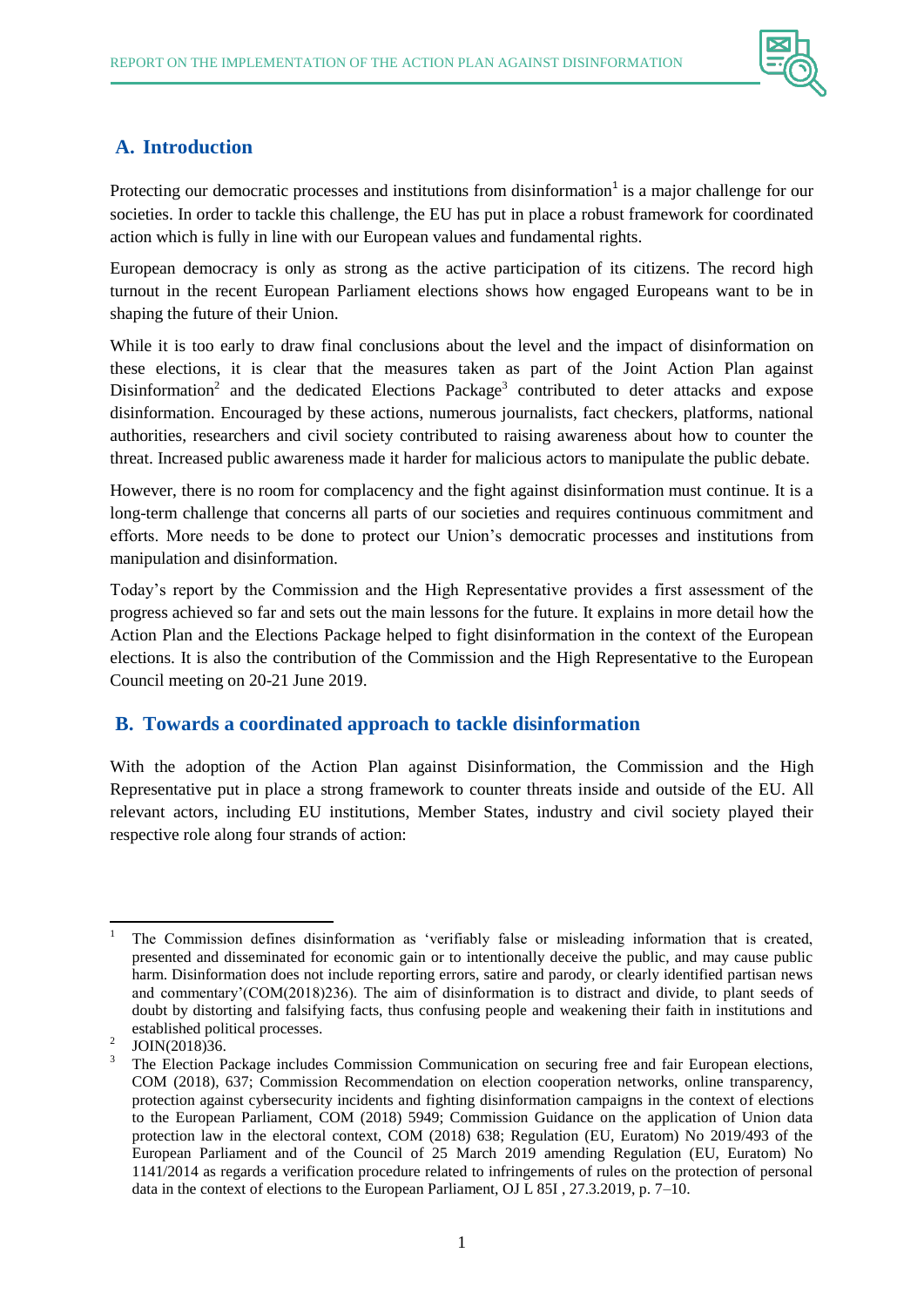

- 1. The EU has strengthened its capabilities to identify and counter disinformation, via the Strategic Communication Task Forces and the EU Hybrid Fusion Cell in the European External Action Service. It has also improved the coordinated response by setting up a Rapid Alert System to facilitate the exchange of information between Member States and the EU institutions.
- 2. The EU worked with online platforms and industry through a voluntary Code of Practice on disinformation to increase transparency of political communications and prevent the manipulative use of their services. This allows users to know why they see specific political content and ads, and see where they come from and who is behind them.
- 3. The Commission and the High Representative, in cooperation with the European Parliament, helped increase awareness and resilience to disinformation within society, notably through more fact based messaging and renewed efforts to promote media literacy.
- 4. The Commission has supported Member States' efforts to secure the integrity of elections and strengthen the resilience of the Union's democratic systems, by facilitating collaboration, providing guidance and support, and through legislative measures.



# **Overview of EU joint and coordinated action against disinformation**

### 1. Improving capabilities and strengthening coordinated responses

The Commission and the High Representative strengthened the Union's capabilities to detect, analyse and expose disinformation, as well as to ensure a coordinated response, in particular through the Rapid Alert System. This was notably done by reinforcing related work strands in the Directorate General for Communication and by stepping up the financial and human resources of the Strategic Communication Task Forces of the European External Action Service. For instance, the increased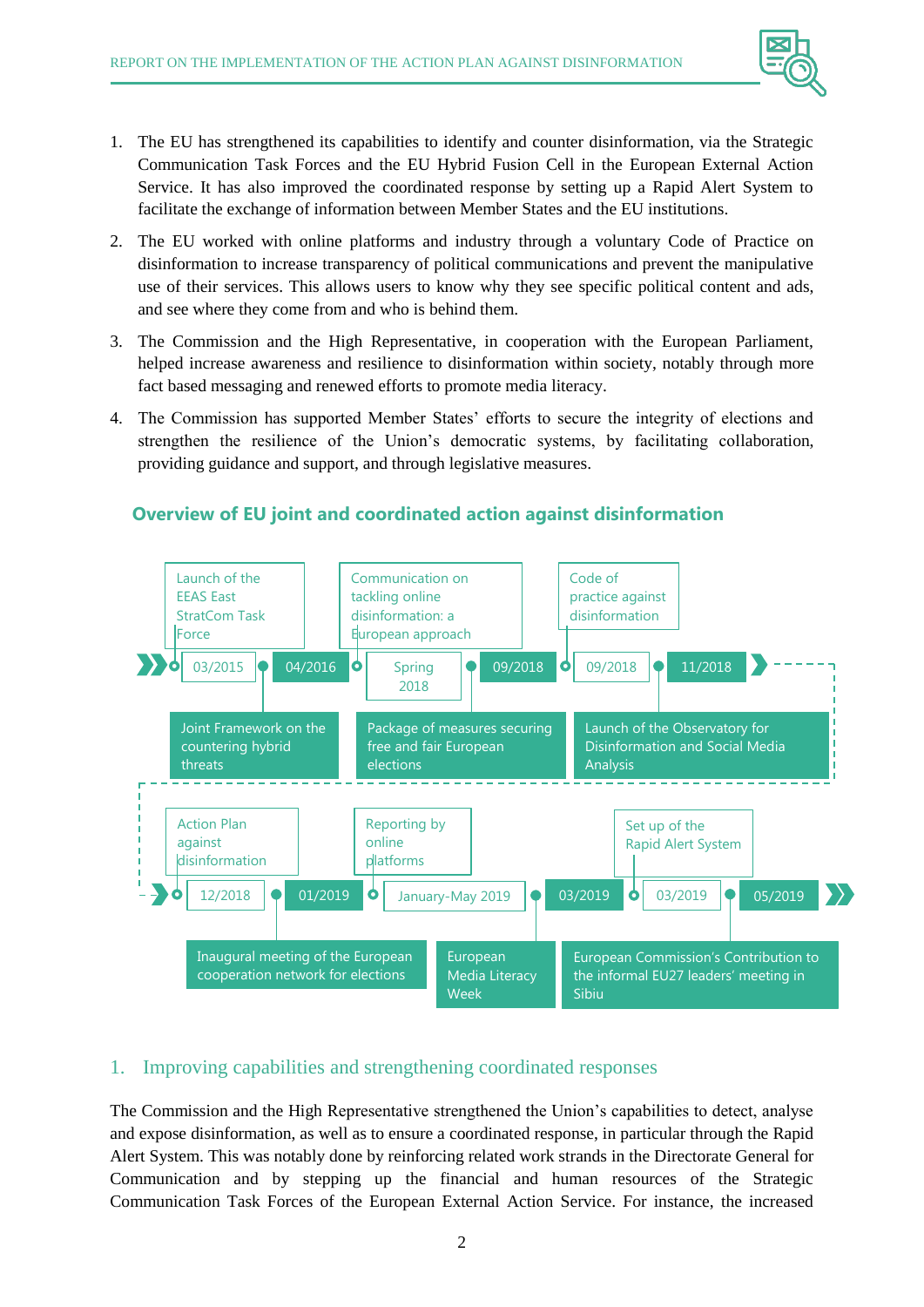

budget helped the East Strategic Communications Task Force to expand the scope of their activities and further develop professional monitoring.

The Rapid Alert System facilitated daily exchanges and sharing of information on a number of cases and trends related to disinformation between EU authorities and Member States.

At this point in time, available evidence has not allowed to identify a distinct cross-border disinformation campaign from external sources specifically targeting the European elections. However, the evidence collected revealed a continued and sustained disinformation activity by Russian sources<sup>4</sup> aiming to suppress turnout and influence voter preferences. These covered a broad range of topics, ranging from challenging the Union's democratic legitimacy to exploiting divisive public debates on issues such as of migration and sovereignty. This confirms that the disinformation campaigns deployed by state and non-state actors<sup>5</sup> pose a hybrid threat to the EU.

There was a consistent trend of malicious actors using disinformation to promote extreme views and polarise local debates, including through unfounded attacks on the EU. Domestic political actors often adopted the tactics and narratives used by Russian sources to attack the EU and its values<sup>6</sup>. Other external actors were also involved.



Malicious actors have used the fire in the Notre Dame Cathedral to illustrate the alleged decline of Western and Christian values in the EU. They have also been quick to attribute the political crisis and the subsequent collapse of the government in Austria to the 'European deep state', 'German and Spanish Security Services' and individuals. The spreading of stories about the irrelevance of European Parliament's legislative powers and its control by lobbyists aimed to suppress the vote<sup>7</sup>.

The tactics used by these actors are evolving as quickly as the measures adopted by states and online platforms. Instead of conducting large-scale operations on digital platforms, these actors, in particular linked to Russian sources, now appeared to be opting for smaller-scale, localised operations that are harder to detect and expose.

Given the increasingly sophisticated nature of disinformation activities, and the difficulties of independent researchers to access relevant data from the platforms, a conclusive assessment of the scope and impact of disinformation campaigns will take time and require a concerted effort by civil society, academia, public actors and online platforms.

The Rapid Alert System has demonstrated its value by fostering closer coordination among EU institutions and national authorities. The number of interactions between authorities has been growing steadily and the tool has become a reference point for the fight against disinformation. It has also strengthened cooperation with online platforms, although the platforms still need to become more responsive to external reports of inauthentic behaviour and malign content. The Rapid Alert System

 $\overline{\phantom{a}}$ The number of disinformation cases attributed to Russian sources and documented by the East Strategic Communication Task Force since January 2019 (998) doubled as compared to the same period in 2018 (434).

<sup>5</sup> See in particular Facebook announcements on the removal of pages, groups and accounts in other countries [https://newsroom.fb.com/news/.](https://newsroom.fb.com/news/)

<sup>6</sup> https://www.isdglobal.org/isd-publications/interim-briefing-propaganda-and-digital-campaigning-in-the-euelections/.

<sup>7</sup> For more on the disinformation cases on these issues, see EUvsDisinfo portal: https://euvsdisinfo.eu/disinformation-cases/.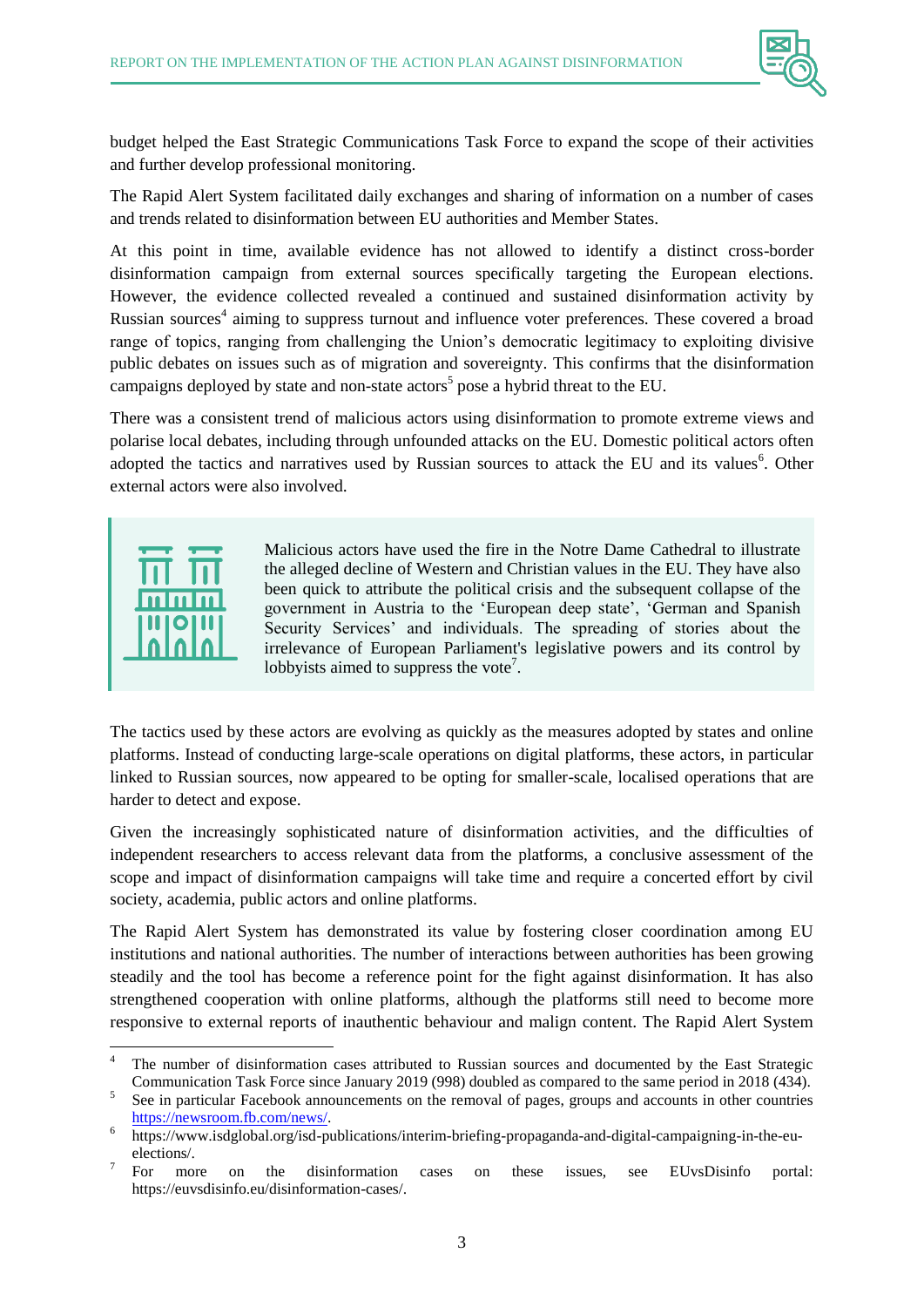

also facilitated cooperation with international partners, such as the G7 and the North Atlantic Treaty Organization, and this will be further strengthened in the future.

# 2. Implementation of the Code of Practice on Disinformation

Online platforms have become powerful gateways to information for many EU citizens. They therefore can play a key role in the spread of disinformation. This is why the Commission has urged platforms to step up their efforts in the fight against disinformation. As a result, the main platforms, including Facebook, Google, Twitter, along with software companies and bodies representing the advertising industry adopted in October 2018 a self-regulatory Code of Practice on disinformation<sup>8</sup>. In doing so, they voluntarily committed to improve the transparency, accountability and trustworthiness of their services.

In view of the 2019 European elections, the Commission and the European Regulators Group for Audiovisual Media Services (ERGA) $^9$  carried out a targeted monitoring of the actions taken by Facebook, Google and Twitter on the basis of monthly reports submitted by these platforms from January to May  $2019^{10}$ . This monitoring identified the following achievements:

- The online platforms improved their **scrutiny of ad placements** to limit malicious click-baiting practices and reduce advertising revenues for those posting disinformation. Their monthly reports provided detailed figures, by Member State, on the number of ads taken down and ad accounts closed due to deceptive or misleading behaviour $1$ <sup>11</sup>.
- All three online platforms stepped up their efforts to improve **transparency for political ads**, in particular by labelling them and making them publicly available via searchable ad libraries.
- The platforms reported to have taken actions to support the **integrity of their services**. They  $\blacktriangleright$ reported to focus on manipulative behaviour to make content more visible through coordinated operations, as well as the abusive use of bots and fake accounts.



l

From January to May, online platforms have taken action against inauthentic behaviour to limit the scope of spam and disinformation globally. Google reported to have globally removed more than 3.39 million Youtube channels and 8,600 channels for violations against its spam and impersonation policies. Facebook disabled 2.19 billion fake accounts in the first quarter of 2019 and acted specifically against 1,574 non-EU-based and 168 EU-based pages, groups and accounts engaged in inauthentic behaviour targeting EU Member States. Twitter challenged almost 77 million spamlike or fake accounts globally.

<sup>8</sup> In May 2019 Microsoft became a signatory to the Code.

 $^{9}$  A full report will be adopted by ERGA at the meeting of 20/21 June 2019.

<sup>10</sup> The Commission published these reports together with its assessment of the progress in the implementation of the Code of Practice.

<sup>&</sup>lt;sup>11</sup> Such behaviour includes impersonation, spamming, misrepresentation of identity, links to 'ad-farms' and/or impostor websites. During the five-month period, Google took action against 131,621 EU-based ads accounts for violating its misrepresentation policies, and against 26,824 EU-based ads accounts for violating its policies on insufficient original content; also, it took action against 1,188 EU-based publisher accounts for violating its policies on valuable inventory. Facebook reported on some 1.2 million ads actioned in the EU for violating its policies on low quality or disruptive content, misleading or false content, or circumvention of its systems. Twitter reported rejecting 6,018 ads targeted at the EU for violation of its unacceptable business practices ads policy as well as 9,508 EU-targeted ads for violations of its quality ads policy.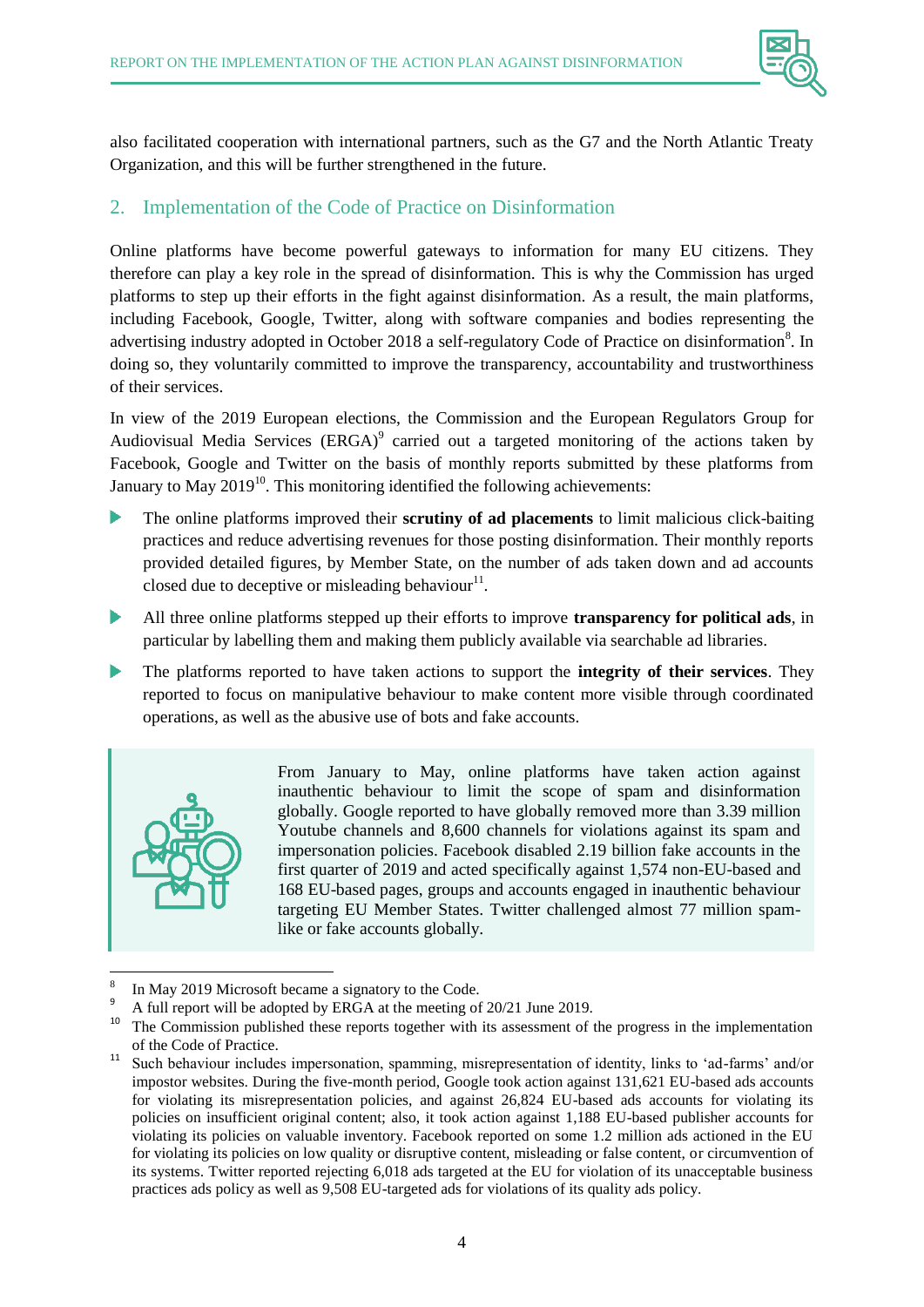

In the days preceding the elections, online platforms identified and took down additional accounts spreading disinformation and hate speech following alerts from independent investigators and journalists<sup>12</sup>. More than 600 groups and Facebook pages operating across France, Germany, Italy, the United Kingdom, Poland and Spain were reported to have spread disinformation and hate speech or have used false profiles to artificially boost the content of parties or sites they supported. These pages generated 763 million user views. Reports from researchers, fact-checkers and civil society also identified additional instances of large-scale attempts to manipulate voting behaviour across at least nine Member States<sup>13</sup>.

Notwithstanding these efforts, more needs to be done by the platforms to effectively tackle disinformation. Although Facebook extended its transparency to issue-based  $\text{ads}^{14}$  and Google and Twitter did not, questions remain about the effectiveness of the transparency measures taken by all signatories. Furthermore, the platforms did not make sufficient progress in increasing the transparency of websites hosting ads, partly due to the lack of engagement from the advertising industry.

All platforms should also ensure an active and working cooperation with fact checkers in all Member States and empower users to better detect disinformation. This can be done, for instance, by developing trustworthiness indicators for information sources in cooperation with media organisations.

Platforms should also give meaningful access to data to the research community, in line with personal data protection rules. The cooperation with researchers will enable a better detection and analysis of disinformation campaigns, a sound monitoring of the Code's implementation and independent oversight of the functioning of algorithms. The Commission will continue to promote a wide take-up of the Code amongst all relevant stakeholders.

Before the end of the year, the Commission will assess the effectiveness of the Code following its initial 12-months implementation period. Should the results of this assessment not be satisfactory, the Commission may propose further initiatives, including of a regulatory nature.

### 3. Awareness raising and improving societal resilience

There is a need to join forces to counter disinformation and foster societal resilience. This can be done by empowering citizens and civil society and ensuring fact-based communication on the EU. Ahead of the European elections, the EU institutions have worked closely in the following areas:

**Raising awareness of disinformation:** EU institutions launched a number of initiatives to raise public awareness of disinformation across EU Member States, including seminars, conferences and media briefings. Overall, hundreds of journalists participated, leading to an increased understanding and coverage of disinformation threats. Information sessions for visitors groups including during the European Youth Week in Brussels, hosted approximately 200 participants from civil society, universities and youth organisations.

 $12\,$ <sup>12</sup> https://www.theguardian.com/world/2019/may/22/far-right-facebook-groups-spreading-hate-to-millions-ineurope.

<sup>13</sup> Avaaz (2019): Far Right Networks of Deception; Institute for Strategic Dialogue (2019): 2019 EU Elections Information Operations Analysis: Interim Briefing Paper; Avaaz & Institute for Strategic Dialogue (2019): Disrupted: Evidence of Widespread Digital Disruption of the 2019 European Parliament Elections.

<sup>&</sup>lt;sup>14</sup> E.g. immigration, political values, civil and social rights, security and foreign policy, and environmental politics.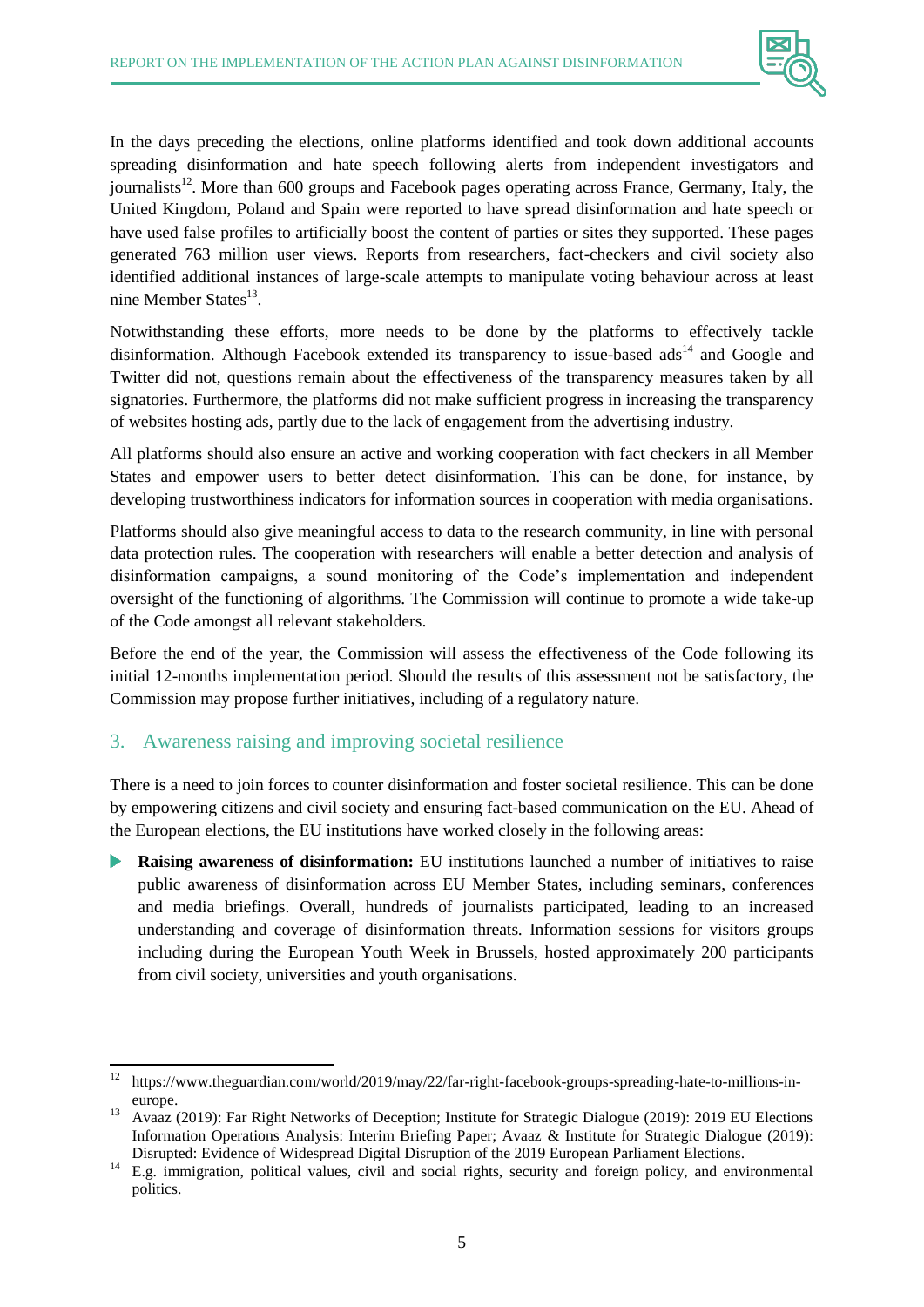



Due to the new EU data protection rules, a myth circulated in Germany that children would not be able to attach their letters to Santa Claus (known as Wunschzettel) to their town's Christmas tree, as is customary. Although the EU data protection rules were designed to protect one's personal data being used without their permission, nowhere does it say that children can't publicly share what they want for Christmas, provided their parents agree.

- **Better communication on EU policies:** To increase awareness and better understanding of the impact of the EU on their daily life, EU institutions provided proactive and multilingual communication to millions of EU citizens through social media<sup>15</sup> and through communication campaigns<sup>16</sup>. The European Parliament launched an awareness campaign called "This Time I'm Voting"<sup>17</sup> and several national authorities took similar actions. The Commission and the European External Action Service significantly expanded their positive communications through dedicated campaigns, reaching millions of citizens.
- **Boosting the EU capacity to react to disinformation:** The Commission worked together with the European External Action Service and the European Parliament to produce and distribute myth busting and awareness-raising materials, drawing on both academic and institutional expertise. The internal Commission Network against Disinformation operated regularly, in cooperation with other EU institutions, combining policy expertise and communication know-how. Several Commission Representations created pages on their websites rebutting longstanding myths about the EU and developed partnerships with fact checkers, editorial teams and other civil society initiatives to debunk disinformation.

 $\overline{\phantom{a}}$ <sup>15</sup> The Commission regularly communicates via its social media accounts on the topic of disinformation: there were 57 posts from January 2018 to April 2019, across Twitter, Facebook, Instagram and LinkedIn, which generated 54 781 engagements and had an impact of 3 256 476 impressions (Twitter and Facebook only) and 385 655 reach (Facebook and Instagram only).

<sup>&</sup>lt;sup>16</sup> A Europe that delivers (InvestEU, running in 16 Member states and reaching over 240 million potential contacts in 2017-2018), a Europe that empowers (EUandME, targeting around 100 million 18-35 year-olds in the EU, and reaching over 60 million potential contacts in 2018-2019) and a Europe that protects (targeting 35-55 year-olds – and reaching almost 60 million potential contacts in 2018-2019.)

<sup>&</sup>lt;sup>17</sup> This campaign involved 300 000 supporters engaged in debating Europe in their local communities and social groups - both on and off-line. Over 340 three hundred pan-European organisations partnered up with Parliament to promote the elections.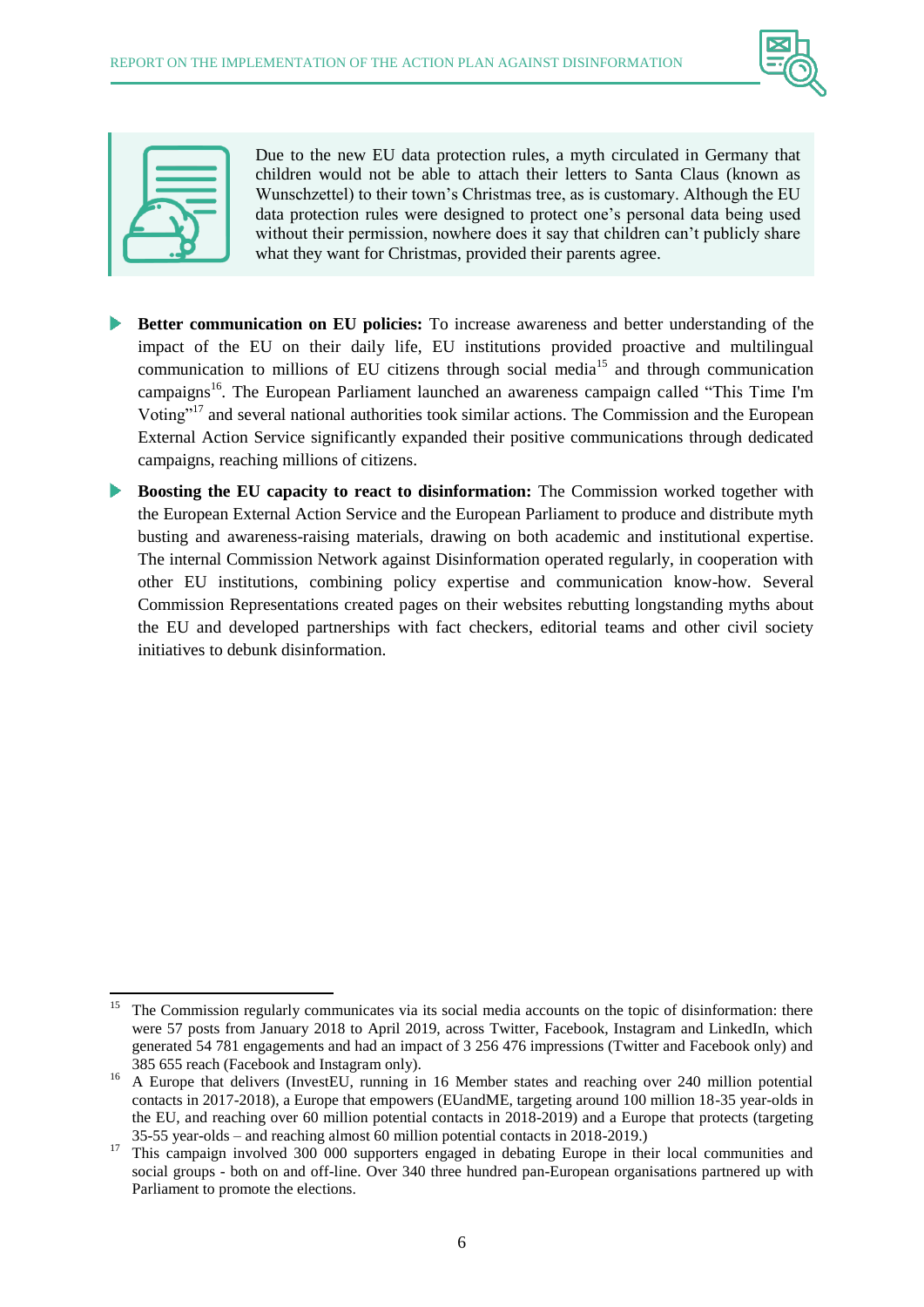



**Fact checkers**

- **Strengthening societal resilience through media literacy:** A high level of media literacy is key in enabling citizens to make informed decisions in the digital age. It is a pre-requisite for a vibrant, modern democracy. To scale up media literacy initiatives across the EU and highlight best practices, in particular at regional and national level, the Commission organised the first European Media Literacy Week with more than  $320$  events in the  $EU^{18}$ . In line with the new audio-visual media services directive<sup>19</sup>, Member States will have to bolster media literacy measures in their national frameworks, in close cooperation with regulators and other stakeholders.
- **Empowering civil society:** The International Fact-Checking Network created a European branch of independent fact checkers covering 14 Member States and launched a website in 11 EU languages. The Commission will continue to facilitate the creation of a European multidisciplinary community of independent fact checkers and academic researchers. Under the Horizon 2020 programme, the Commission supported investments in new technologies for content verification and distribution through social media. In the Union's neighbourhood, the Commission increased efforts to build links between EU and partner countries' civil society. This allowed to identify and test community-driven solutions to fight disinformation.



The Commission launched the Social Observatory for Disinformation and Social Media Analysis (SOMA) facilitating networking, knowledge exchange and development of best practices among independent fact checkers. A first group of 14 European fact-checking organisations have access to SOMA, which is also launching multidisciplinary centres for research on disinformation. The Connecting Europe Facility will also provide funding (EUR 2.5 million) for a new digital service infrastructure aimed at networking fact checkers and researchers.

<sup>18</sup> This initiative was carried out in cooperation with the Member States and took place from 18 to 22 March 2019.

<sup>&</sup>lt;sup>19</sup> Directive (EU) 2018/1018 of the European Parliament and the Council of 14 November 2018.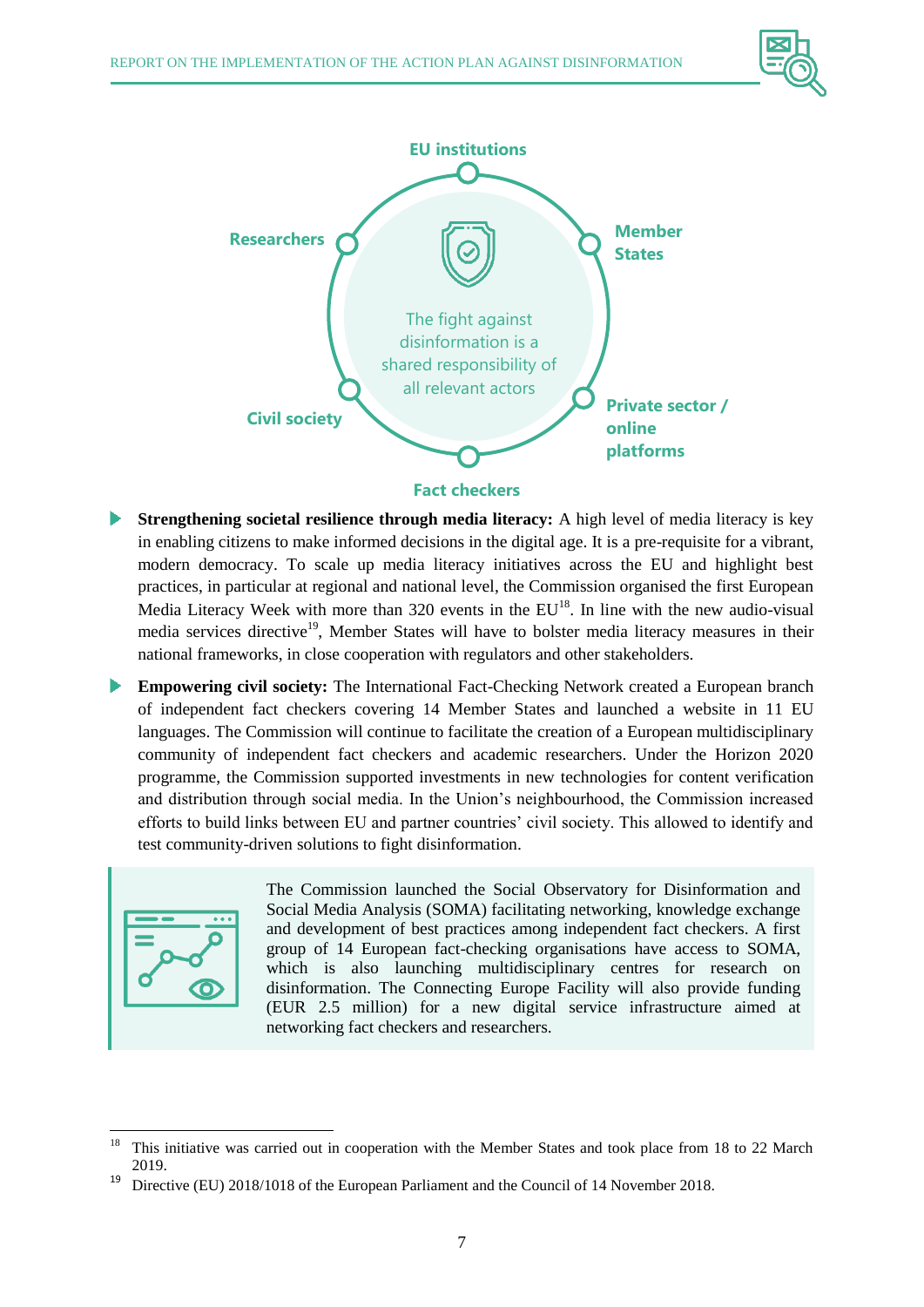

### 4. Protecting the integrity of elections

Since the Facebook/Cambridge Analytica case and the revelations about election interference around the world, the Commission has acted decisively to protect the integrity of elections and increase societal resilience, in particular with its Election Package. These actions helped achieve concrete results in the following areas:

- **Improved coordination of election authorities:** The election networks consisting of authorities with competence relevant to electoral context, established in cooperation with Member States, led to increased preparedness for possible threats and better coordination of activities at national and EU level before the elections**.** Their activities included identification of threats and gaps, crisis preparedness, awareness-raising campaigns, efforts to counter disinformation, monitoring and enforcement of applicable rules and analyses of applicable national laws and procedures. The established collaboration effectively supported the preparation for elections in Member States and helped to address some of the differences in this complex area.
- **Better protection against cyber threats:** Practical exercises organised with the support of the European Union Agency for Network and Information Security (ENISA), the Commission and the Parliament helped strengthen preparedness and resilience towards cyber threats<sup>20</sup>. The EU institutions took steps to protect the social media accounts of the EU Institutions and of their selected key representatives<sup>21</sup>. With the adoption of a new legal framework<sup>22</sup>, the EU can now also impose sanctions (e.g. asset freeze, travel ban) to deter and respond to cyber-attacks that constitute an external threat to the Union or its Member States.
- $\blacktriangleright$ **Misuse of personal data:** To clarify data protection obligations, the Commission issued guidance<sup>23</sup> on how to apply the General Data Protection Regulation in the electoral context. The European Data Protection Board also issued a statement on the use of personal data in political campaigns<sup>24</sup> committing to work with other relevant authorities to safeguard trust in the security and integrity of the elections. In addition, new measures introducing sanctions for infringements of data protection rules by European political parties entered into force<sup>25</sup>. The Commission recommended that Member States adopt the same approach at the national level.

 $\overline{\phantom{a}}$ <sup>20</sup> Two exercises organised by ENISA helped prepare national authorities for incidents aiming to create doubt about the legitimacy of the elections and for a scenario in which cyber-attacks were performed over critical infrastructures before and during European elections. Over 70 incident-handling experts from the EU Member States participated in the latest exercise in May 2019.

<sup>&</sup>lt;sup>21</sup> Social Media Assurance Service (SMAS) provided by EU Computer Emergency Response Team.

<sup>22</sup> Council Regulation (EU) 2019/796 concerning restrictive measures against cyber-attacks threatening the Union or its Member States, OJ L 129I , 17.5.2019, p. 1–12; Council Decision (CFSP) 2019/797 concerning restrictive measures against cyber-attacks threatening the Union or its Member States, OJ L 129I , 17.5.2019, p. 13–19.

 $^{23}$  COM(2018) 638.

<sup>&</sup>lt;sup>24</sup> https://edpb.europa.eu/sites/edpb/files/files/file1/edpb-2019-03-13-statement-on-elections\_en.pdf.<br><sup>25</sup> Peaulation 2010/402 emerging Peaulation 1141/2014 es magazie e varification procedure

<sup>25</sup> Regulation 2019/493 amending Regulation 1141/2014 as regards a verification procedure related to infringements of rules on the protection of personal data in the context of elections to the European Parliament, OJ L 85I , 27.3.2019, p. 7–10.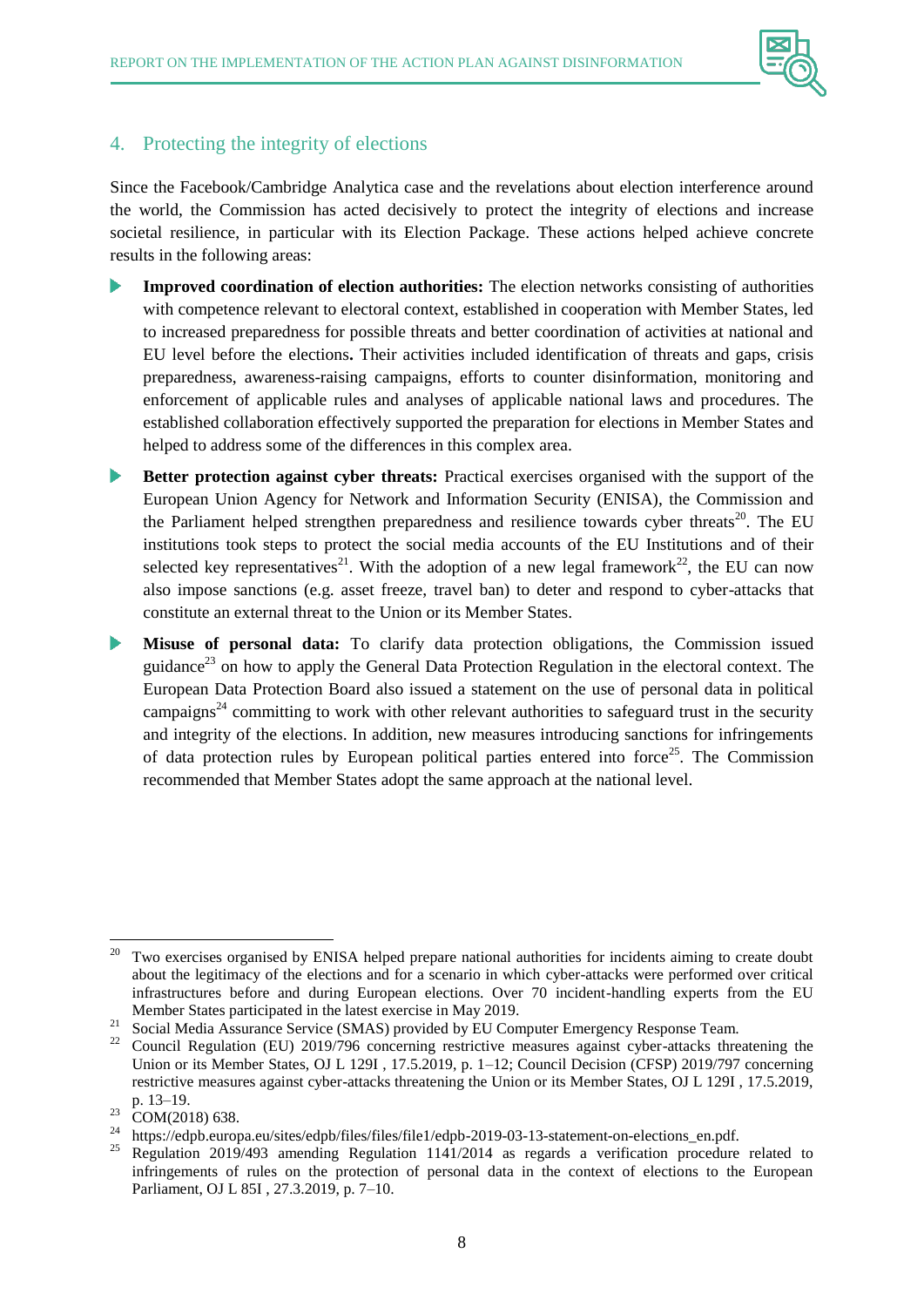

**Boosting transparency:** Member States, political parties, foundations and campaigns were invited to take measures to enhance the transparency of political communications and ads. The objective was to enable EU citizens to recognise online paid political ads and communications and identify who is behind them. For instance, this can be done by making information available on their websites relating to their expenditure on online activities and on targeting criteria used for ads.

Based on this experience, the Commission will adopt a comprehensive report in October 2019 on the elections, including on the implementation of the Elections package.

# **C. Conclusions**

In the run-up to the European elections, the coordinated EU approach helped to ensure stronger preparedness and coordination in the fight against disinformation. The preliminary analysis shows that it contributed to expose disinformation attempts and to preserve the integrity of the elections<sup>26</sup>, while protecting freedom of expression. The highest turnout in the past twenty years (50.97 %) reflects the interest of the citizens for the Union and its importance for their lives.

However, there is no room for complacency. Disinformation is an evolving threat that requires continuous research to update our policy toolbox in line with new trends and practices. Malicious sources, both within and outside the EU, are constantly using new tactics, opting increasingly for smaller-scale local operations that are less likely to be detected and exposed. However, the objective remains the same: dividing our society and undermining the trust of citizens in democratic processes and institutions.

Protecting our democratic processes and institutions from disinformation and manipulation poses a long-term challenge and requires continuous efforts. This requires a joint effort of EU institutions and Member States and includes the need for adequate human and financial resources to better detect, analyse and expose disinformation campaigns and raising preparedness to address disinformation campaigns at EU and national level. The private sector, in particular online platforms, have a particular responsibility in tackling disinformation.

The Commission's contribution to the informal EU27 leaders' meeting in Sibiu on 9 May<sup>27</sup> made it clear: the rise of targeted disinformation campaigns will remain a major challenge for the future, and called for joint action by EU institutions and Member States to counter the threat.

The European External Action Service and the Commission, together with Member States, will further strengthen cooperation within the Rapid Alert System, including developing a common methodology for analysis and exposure of disinformation campaigns and stronger partnerships with international partners, such as G7 and the North Atlantic Treaty Organization.

Still this year, the Commission will report on the implementation of the Election Package and assess the effectiveness of the Code of Practice. On this basis further actions may be considered to ensure and improve our long-term response to the threat.

<sup>26</sup> <sup>26</sup> This has been recognised by independent actors and media as well. A [study](https://comprop.oii.ox.ac.uk/wp-content/uploads/sites/93/2019/05/EU-Data-Memo.pdf) by the Oxford Internet Institute found that less than 4% of news sources shared on Twitter ahead of the European elections was disinformation content, while mainstream professional news outlets received 34% of shares. According to [FactCheckEU,](https://factcheckeu.info/en/article/fceu-newsletter-7-good-news-and-bad-news-after-election-week-end) there was less disinformation than expected in the run up to the European elections and it did not dominate the conversation as it did around the past elections in Brazil, the United Kingdom, France or the United States.

<sup>&</sup>lt;sup>27</sup> COM(2019)218.